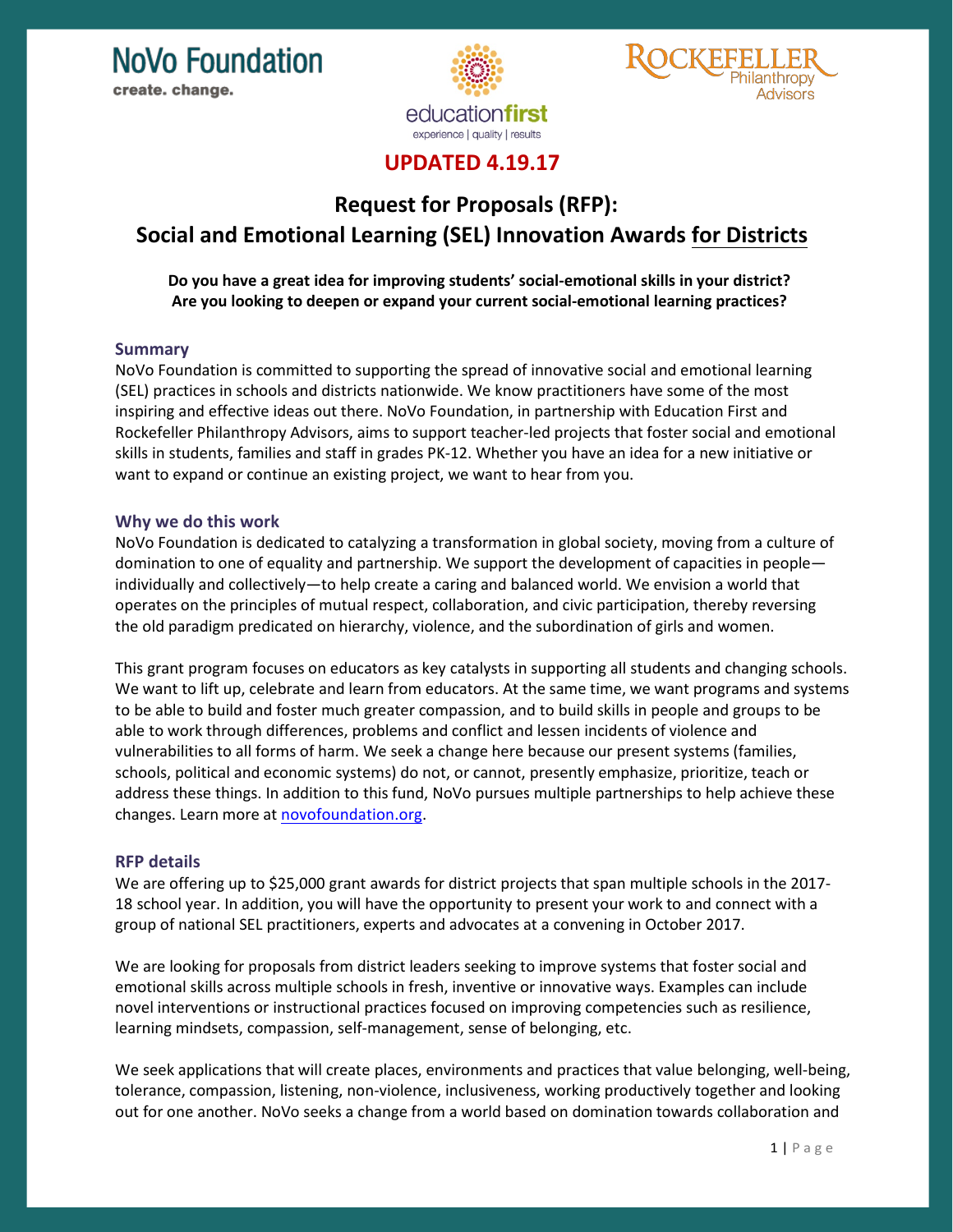partnership, and understands that this has to be valued, taught and modeled to and with children in order to make this shift a possibility.

Though all proposals are welcome, we are also seeking proposals that specifically support one or more of the following student populations:

- **Students from indigenous communities**
- **New arrivals (such as refugees) or immigrants**
- **English learners**
- **Students with significant adverse childhood experiences**
- **Single-sex environments**

For more information about NoVo's approach to SEL or for additional resources, see:

- NoVo Foundation's What is Social [and Emotional Learning](http://novofoundation.org/advancing-social-and-emotional-learning/what-is-social-and-emotional-learning/)
- **CASEL's SEL [Competencies](http://www.casel.org/social-and-emotional-learning/core-competencies/)**
- Turnaround for Children's *[Building Blocks for](http://turnaroundusa.org/wp-content/uploads/2016/03/Turnaround-for-Children-Building-Blocks-for-Learningx-2.pdf) Learning*
- **The 2016 [SEL Innovation Award Winners](http://education-first.com/social-emotional-learning-innovation-fund/)**

# **Eligibility**

To be eligible to apply for a \$25,000 district-wide grant, you must be:

- Employed at a public school district or charter school organization in the United States
- **Committed to exploring and sharing best practices with other like-minded practitioners.**

#### **Proposal Process & Requirements**

Using the [online application for](http://bit.ly/2myknXU) **district-wide** awards, please describe:

- A summary of the proposed project
- $\blacksquare$  The goals of the project
- The demonstrated student need and the number and types of students who will participate in the project
- The specific SEL skills or competencies that will be taught or developed through this project
- How the project meets the selection criteria (see below)
- **Implementation timeline and budget**
- **The anticipated outcomes and how you will measure impact**

# **Budget & Timeline**

We will consider requests for awards from \$5,000 to \$25,000 for district-wide projects. Selected projects should be implemented during the 2017-18 school year.

Proposals will be reviewed on a rolling basis. It is to applicants' advantage to submit proposals early. Finalists may be contacted with follow-up questions regarding their proposals and will be required to submit a letter of support from their superintendent or CMO leader. We aim to notify all applicants with their status by June 2017.

#### **No applications will be accepted after 11:59pm PT on Friday, April 28, 2017.**

# **KEY SELECTION CRITERIA**

We will give priority to projects that:

- Address a specific student SEL need
- **Serve students within a high-needs school**
- **Are student-focused**
- **Are able to be implemented during the 2017-18 school year**
- **Deepen or continue existing work with proven impact**
- **Are original and innovative**